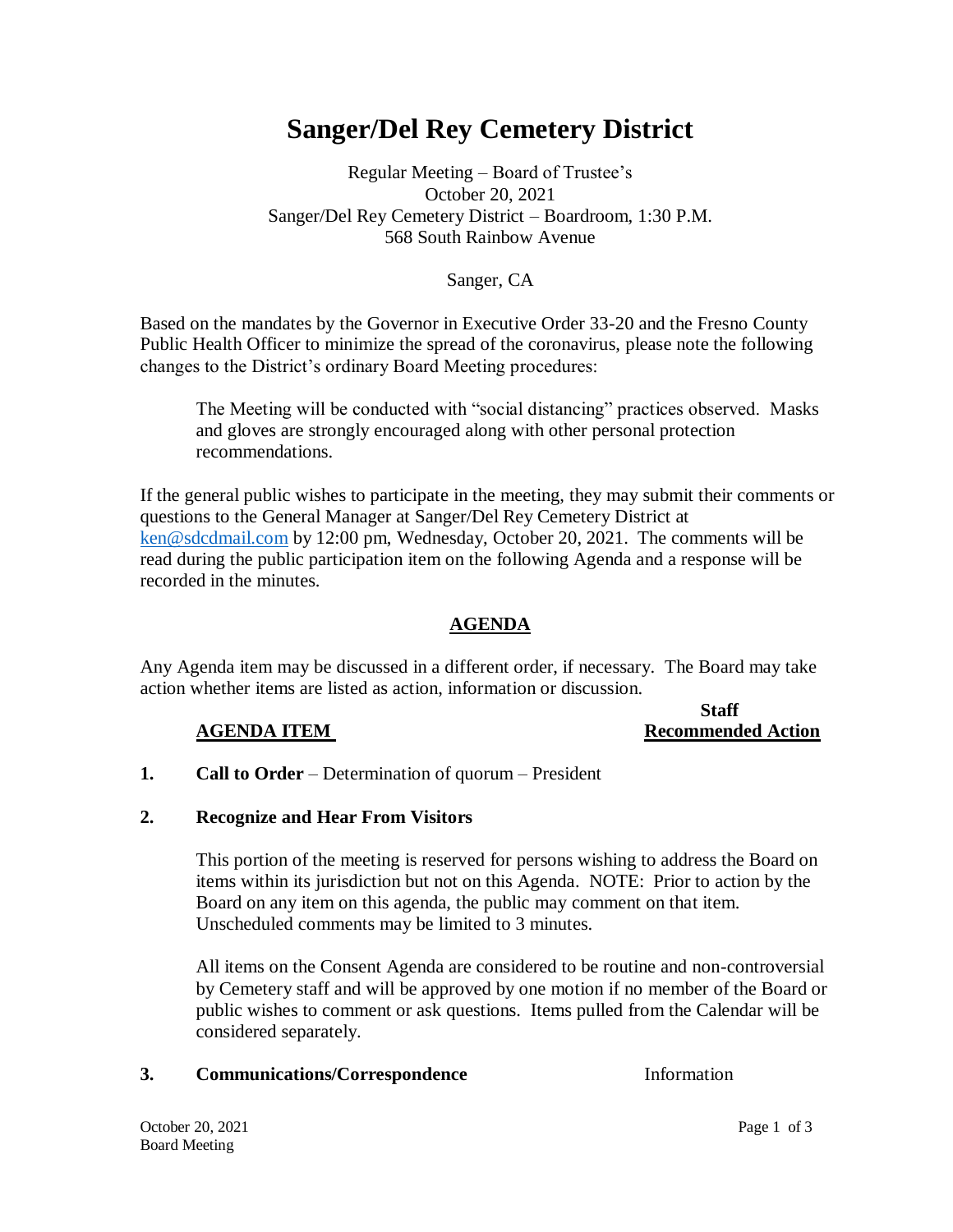|    | <b>AGENDA ITEM</b>                                                                                                                                 | <b>Staff</b><br><b>Recommended Action</b>           |
|----|----------------------------------------------------------------------------------------------------------------------------------------------------|-----------------------------------------------------|
| 4. | <b>Consent Agenda:</b> The following items will be<br>Approved as one item if they are not excluded<br>from the motion adopting the consent.       | <b>Motion to Approve</b><br><b>Consent Calendar</b> |
|    | (a) Minutes $-$ Review/amend and approve<br>Minutes of the prior meeting $-$ July 28, 2021<br>(b) Meeting Schedule $-2021$<br>Review meeting dates | <b>Motion to Approve</b><br>Information             |
| 5. | <b>Bills Paid/Deposits Received</b><br>Review and ratify bills paid and deposits received<br>in July, August & Sept.                               | <b>Motion to Ratify</b>                             |
| 6. | <b>Conference/Education Schedule</b><br>Review for information                                                                                     | Information                                         |
|    | <u>NEW BUSINESS – </u>                                                                                                                             |                                                     |
| 7. | <b>COVID 19 – Emergency Funding Options</b><br>Analysis of Cemetery effects of COVID 19.<br>(General Manager)                                      | Information                                         |
| 8. | <b>Reports</b>                                                                                                                                     |                                                     |
|    | a) Cemetery Operations                                                                                                                             | Information                                         |
|    | 2020/2021 Audit Update<br>b)                                                                                                                       | Information                                         |
|    | <b>Expansion Update</b><br>c)                                                                                                                      | Information                                         |

**9. CLOSED SESSION -**

None needed.

# **NOTICE TO THE PUBLIC**

As provided in the Ralph M. Brown Act, Government Code Sections 54950 et seq., the Governing Board may meet in closed session with members of its staff and its attorneys. These sessions are not open to the public and may not be attended by members of the public. The matters the Board will meet on in closed session are identified appropriately in open session as requiring immediate attention and arising after the posting of the agenda. Any public reports of action taken in the closed session will be made in accordance with Government Code sections 54957.1.

# **10. OTHER BUSINESS**

| Comments:        |             |
|------------------|-------------|
| (a) Public       | Information |
| $(b)$ Staff      | Information |
| (c) Management   | Information |
| October 20, 2021 | Page 2 of 3 |
| Board Meeting    |             |